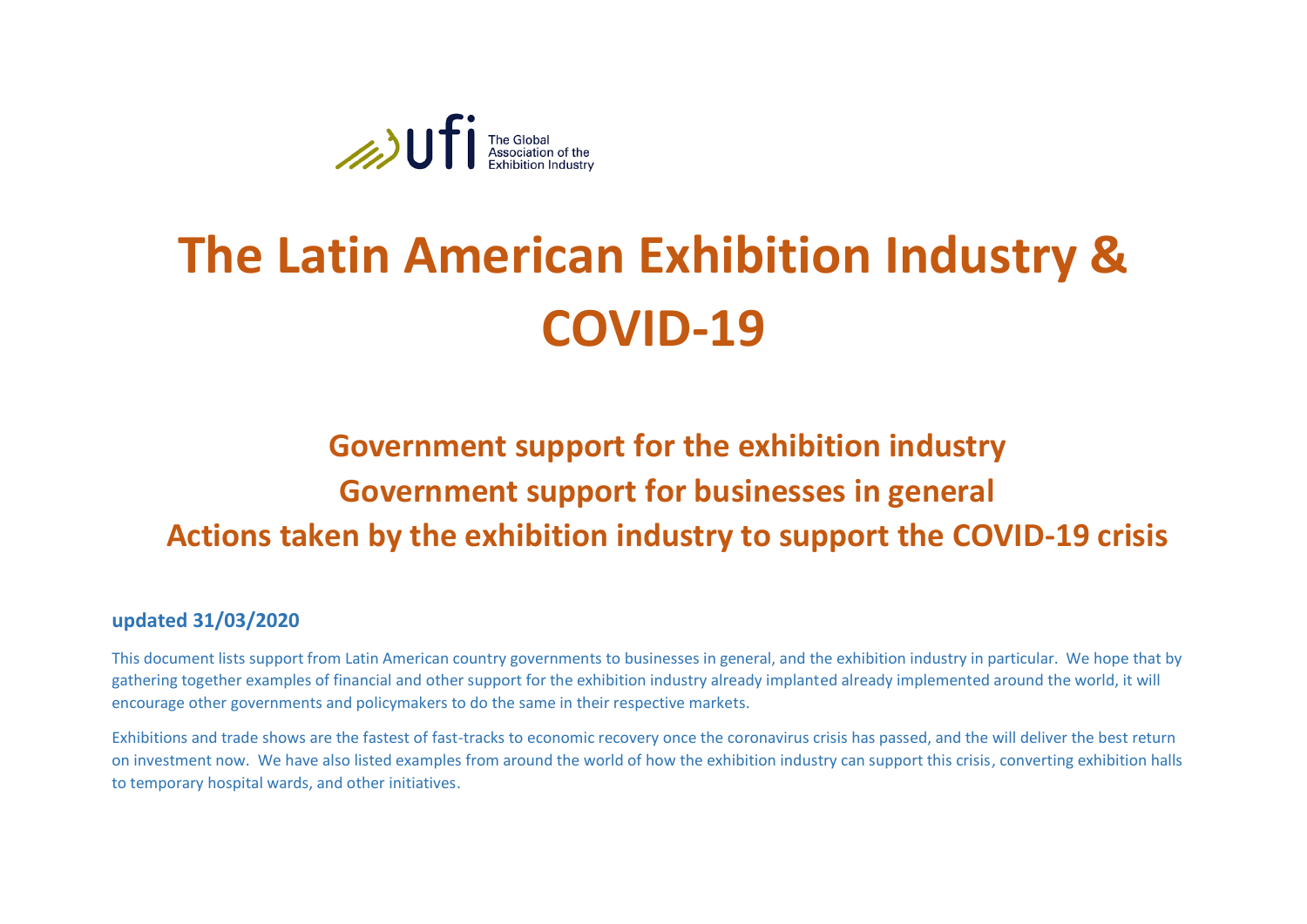#### More info at: [www.ufi.org/coronavirus](http://www.ufi.org/coronavirus) // [http://blog.ufi.org](http://blog.ufi.org/)

### Key – Exhibition industry only Wider business support

| Country   | Govt Programme /<br>activity                                                                                                                                                                                                         | Primary<br><b>Source</b>  | Secondary<br><b>Source</b> | More info /<br>external URLs     | <b>Support from exhibition industry</b>                                                                                                                                                                        | More info /<br>external URLs |
|-----------|--------------------------------------------------------------------------------------------------------------------------------------------------------------------------------------------------------------------------------------|---------------------------|----------------------------|----------------------------------|----------------------------------------------------------------------------------------------------------------------------------------------------------------------------------------------------------------|------------------------------|
| Argentina | Ongoing petition<br>from the<br>Argentinean<br><b>Chamber of Tourism</b><br>for specific govt<br>support to the<br>tourism industry (tax<br>reduction policies<br>and credit lines)<br>Different measures<br>to support<br>companies | Argentinean<br>government |                            | <b>Argentinean</b><br>government | Olavarria Predio Ferial to be used as a<br>health supplies plant.<br>Centro de Convenciones de Salta to be<br>used as a hospital in the coming weeks<br>Cordoba Convention Bureau to donate<br>health supplies | C.C Salta<br>La Voz (Media)  |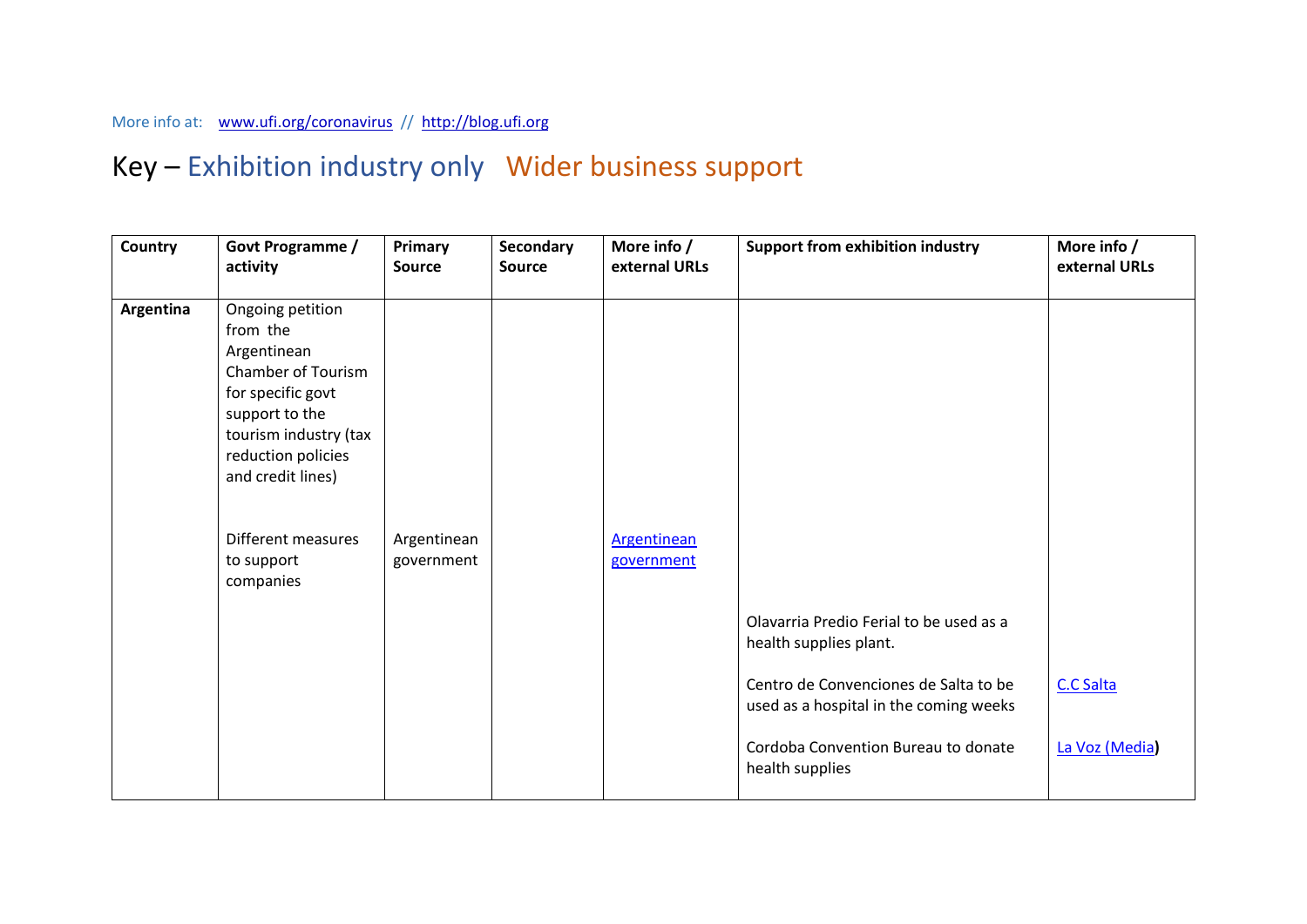| <b>Bolivia</b> | <b>Different measures</b><br>to support<br>companies<br>(flexibility in tax and<br>loan payments)                                                       |                                                                                     | <b>CNN Latin</b><br>America |                                    | Feicobol (Tarija) will be used as a logistic<br>supply center            |                                       |
|----------------|---------------------------------------------------------------------------------------------------------------------------------------------------------|-------------------------------------------------------------------------------------|-----------------------------|------------------------------------|--------------------------------------------------------------------------|---------------------------------------|
|                |                                                                                                                                                         |                                                                                     |                             |                                    | Fexpocruz will set up a 3.000 sqm pavilion<br>to attend COVID19 patients | <b>Santa Cruz State</b><br>Government |
| <b>Brazil</b>  | Sindiprom delivered<br>a common<br>agreement to<br>support MICE<br>companies. (Salary<br>reduction, flexibility<br>of payments)                         | <b>UBRAFE</b><br>(Portuguese)                                                       |                             |                                    | - Rio Centro Exhibition Center to become<br>a hospital                   | Oglobo (media)                        |
|                | <b>UBRAFE</b> calculated<br>the non-economic<br>impact of 120 days<br>without exhibition<br>activity in the<br>country, $R$ \$ 5,9<br>thousand millions | <b>UBRAFE</b> has<br>not posted<br>this<br>information.<br>Sent to me<br>internally |                             |                                    | - Anhembi Exhibition Pavilion (São Paulo)                                | Anhembi                               |
|                |                                                                                                                                                         |                                                                                     |                             |                                    | to become a hospital with 1.800 beds                                     |                                       |
| Chile          | Different measures<br>to support<br>companies                                                                                                           | Chilean<br>Government                                                               |                             | Chilean<br>Government<br>(Spanish) | Espacio Riesco to be used as a hospital                                  | <b>CNN Chile</b>                      |
|                |                                                                                                                                                         |                                                                                     |                             |                                    | with 3.000 beds (in process)                                             |                                       |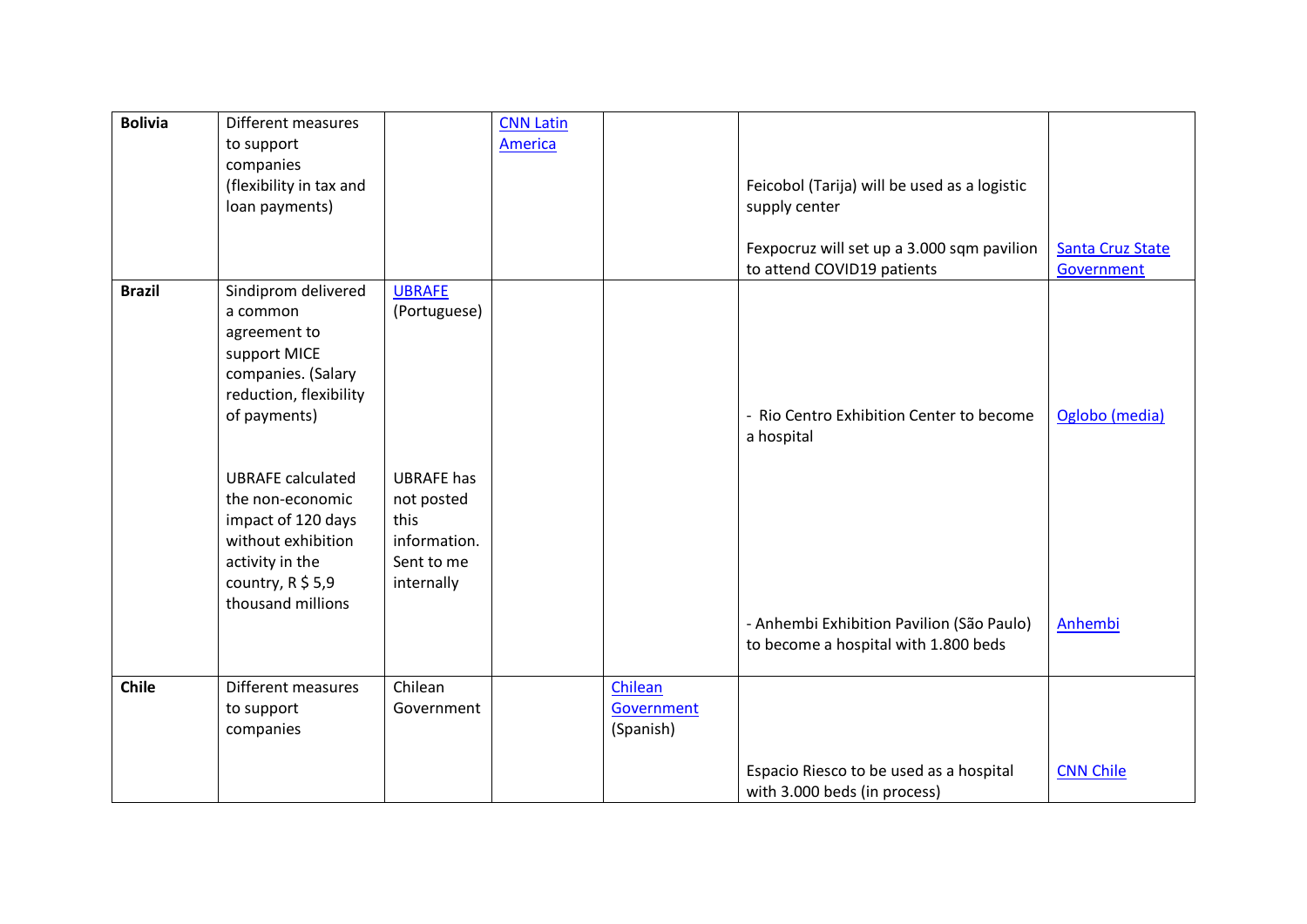| Colombia          | Colombian<br>government opened<br>a special credit line<br>for the tourism and<br>events industry                 | Procolombia               | Procolombia |                                  | Asoeventos (Events National Association)<br>will deliver the impact of COVID19 in the<br>events industry in Colombia on April 3rd                                             | <b>Asoeventos</b> |
|-------------------|-------------------------------------------------------------------------------------------------------------------|---------------------------|-------------|----------------------------------|-------------------------------------------------------------------------------------------------------------------------------------------------------------------------------|-------------------|
|                   |                                                                                                                   |                           |             |                                  | Corferias (Bogotá) offered its venue to<br>support the national government in the<br>crisis (type of involvement still uncertain)<br>Plaza Mayor Medellin (Medellin) offered  | <b>El Tiempo</b>  |
|                   |                                                                                                                   |                           |             |                                  | its venue to support the national<br>government in the crisis (type of<br>involvement still uncertain)                                                                        | <b>El Tiempo</b>  |
|                   |                                                                                                                   |                           |             |                                  | Expofuturo (Pereira) and the Chamber of<br>Commerce of Pereira offered its venue to<br>support the national government in the<br>crisis (type of involvement still uncertain) | Caracol           |
| <b>Costa Rica</b> | Different measures<br>to support<br>companies (e.g.<br>suspension of<br>contracts and less<br>daily working hours | Costa Rican<br>government |             | <b>Costa Rican</b><br>Government |                                                                                                                                                                               |                   |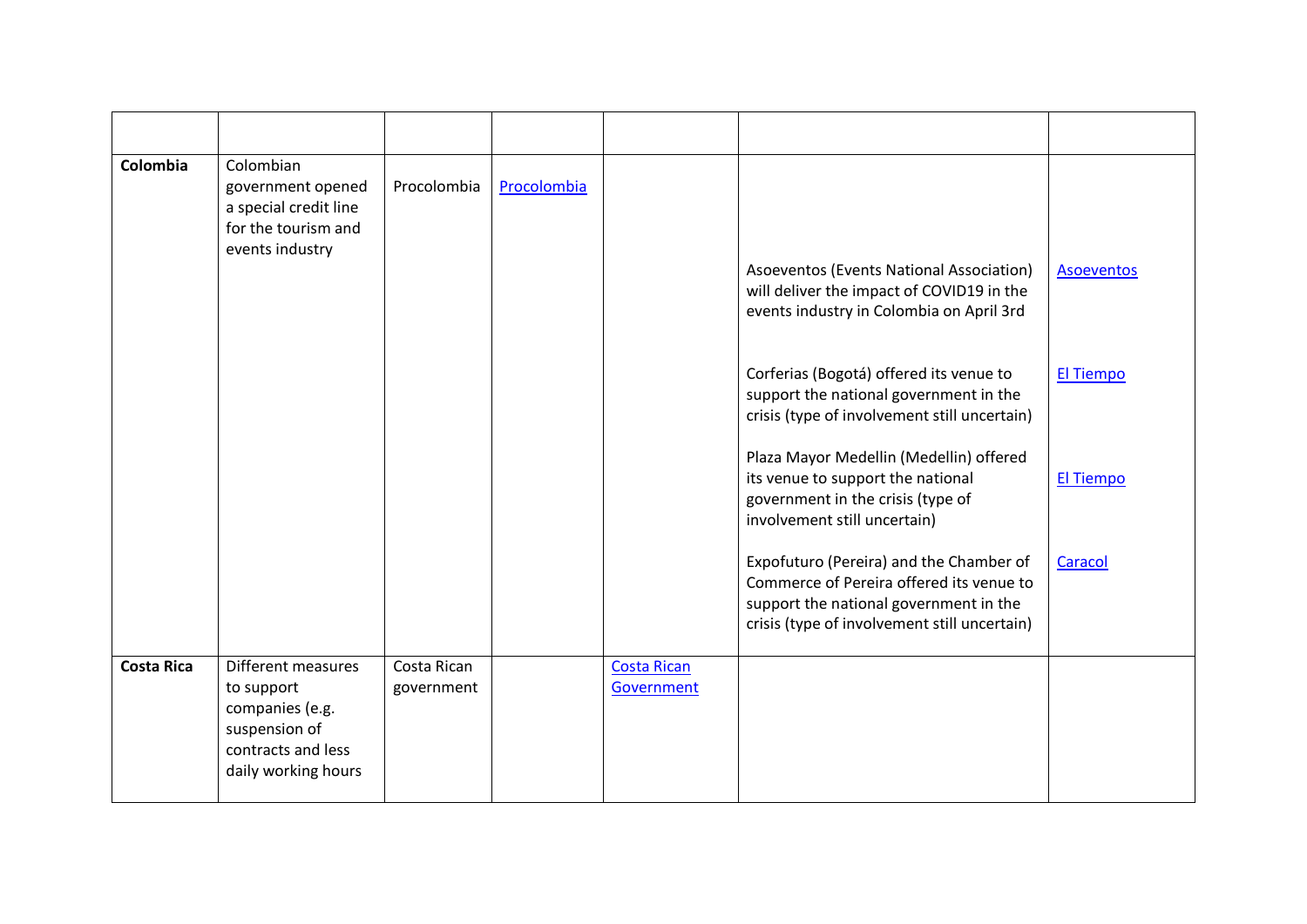|                    | reducing salary<br>wages)                                                                  |                             |                                    | Costa Rica Convention Center to deploy a<br>Virtual Collaboration Platform offering<br>networking and education to unemployed<br>people.                                                                                                                                            | Costa Rica C.C  |
|--------------------|--------------------------------------------------------------------------------------------|-----------------------------|------------------------------------|-------------------------------------------------------------------------------------------------------------------------------------------------------------------------------------------------------------------------------------------------------------------------------------|-----------------|
| <b>Ecuador</b>     | Different measures<br>to support<br>companies<br>(flexibility in tax and<br>loan payments) | <b>CNN</b>                  | <b>CNN Latin</b><br>America        | 6 venues in 4 cities in Ecuador are<br>contemplating the option of becoming<br>health facilities<br>Quito: (Centro de Exposiciones Quito,<br>Centro de Convenciones Metropolitano,<br>Quorum), Guayaquil (ExpoGuayaquil),<br>Loja (Expo Lola), Ambato (Ambato<br>Convention Center) |                 |
| <b>El Salvador</b> | <b>Different measures</b><br>to support<br>companies                                       | Agencia EFE                 | <b>Agencia EFE</b>                 | A new hospital is being built within<br>CIFCO's parking lot (2.000 beds, and a ICU<br>unit). Project to be ready at the end of<br>April.                                                                                                                                            | <b>Noticias</b> |
| Guatemala          | Different measures<br>to support<br>companies                                              | <b>CNN Latin</b><br>America | <b>CNN Latin</b><br><b>America</b> | Parque de la Industria de Guatemala to be<br>used as a hospital if the country surpasses<br>more than 8.000 cases.                                                                                                                                                                  | Republica       |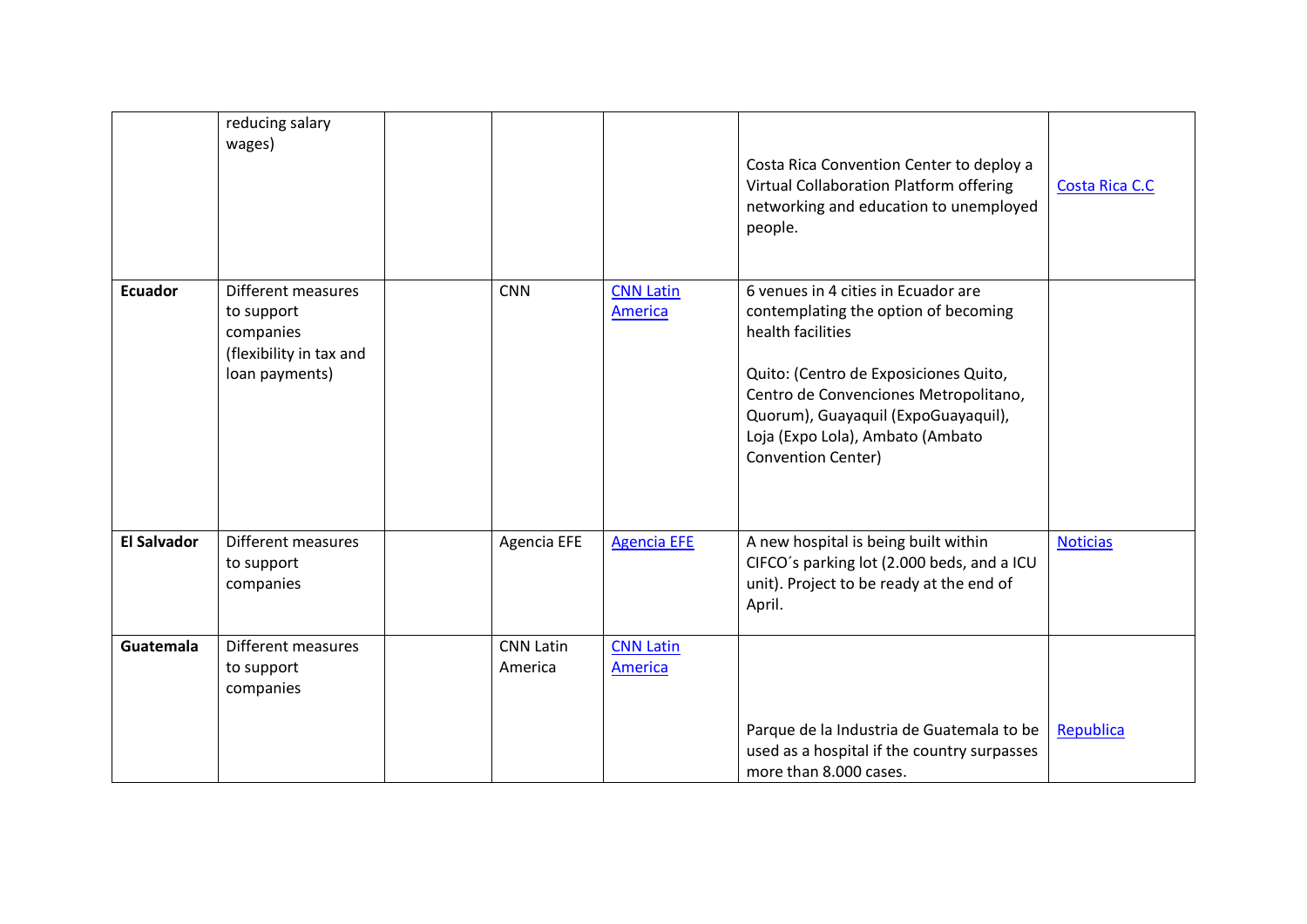| <b>Honduras</b> | Different measures   |            | <b>CNN Latin</b> | <b>CNN Latin</b> |                                          |            |
|-----------------|----------------------|------------|------------------|------------------|------------------------------------------|------------|
|                 | to support           |            | America          | <b>America</b>   |                                          |            |
|                 | companies            |            |                  |                  |                                          |            |
| <b>Mexico</b>   | The National         |            | <b>CNN Latin</b> | <b>CNN Latin</b> |                                          |            |
|                 | government is        |            | America          | America          |                                          |            |
|                 | working on an        |            |                  |                  |                                          |            |
|                 | emergency package    |            |                  |                  |                                          |            |
|                 | of MX\$25.00 million |            |                  |                  |                                          |            |
|                 | to support a million |            |                  |                  |                                          |            |
|                 | of SMEs from all     |            |                  |                  |                                          |            |
|                 | industries.          |            |                  |                  | Queretaro Convention Center will         | Queretaro  |
|                 |                      |            |                  |                  | become a hospital for temporary patients | Government |
|                 |                      |            |                  |                  | recovering from COVID19                  |            |
|                 |                      |            |                  |                  |                                          |            |
|                 |                      |            |                  |                  |                                          |            |
| Panama          | Different measures   | Panama     | Panama           |                  |                                          |            |
|                 | to support           | government | government       |                  |                                          |            |
|                 | companies            |            |                  |                  |                                          |            |
| Paraguay        | National emergency   |            | <b>CNN Latin</b> | <b>CNN Latin</b> |                                          |            |
|                 | law contemplates     |            | America          | <b>America</b>   |                                          |            |
|                 | USD\$400 million to  |            |                  |                  |                                          |            |
|                 | support the private  |            |                  |                  |                                          |            |
|                 | sector.              |            |                  |                  |                                          |            |
|                 |                      |            |                  |                  | Conmebol Convention Center to be used    | Conmebol   |
|                 |                      |            |                  |                  | as a hospital if requested by the        |            |
|                 |                      |            |                  |                  | government                               |            |
| Peru            | Different measures   |            | <b>CNN Latin</b> | <b>CNN Latin</b> |                                          |            |
|                 | to support           |            | America          | <b>America</b>   |                                          |            |
|                 | companies            |            |                  |                  |                                          |            |
|                 |                      |            |                  |                  |                                          |            |
|                 |                      |            |                  |                  |                                          |            |